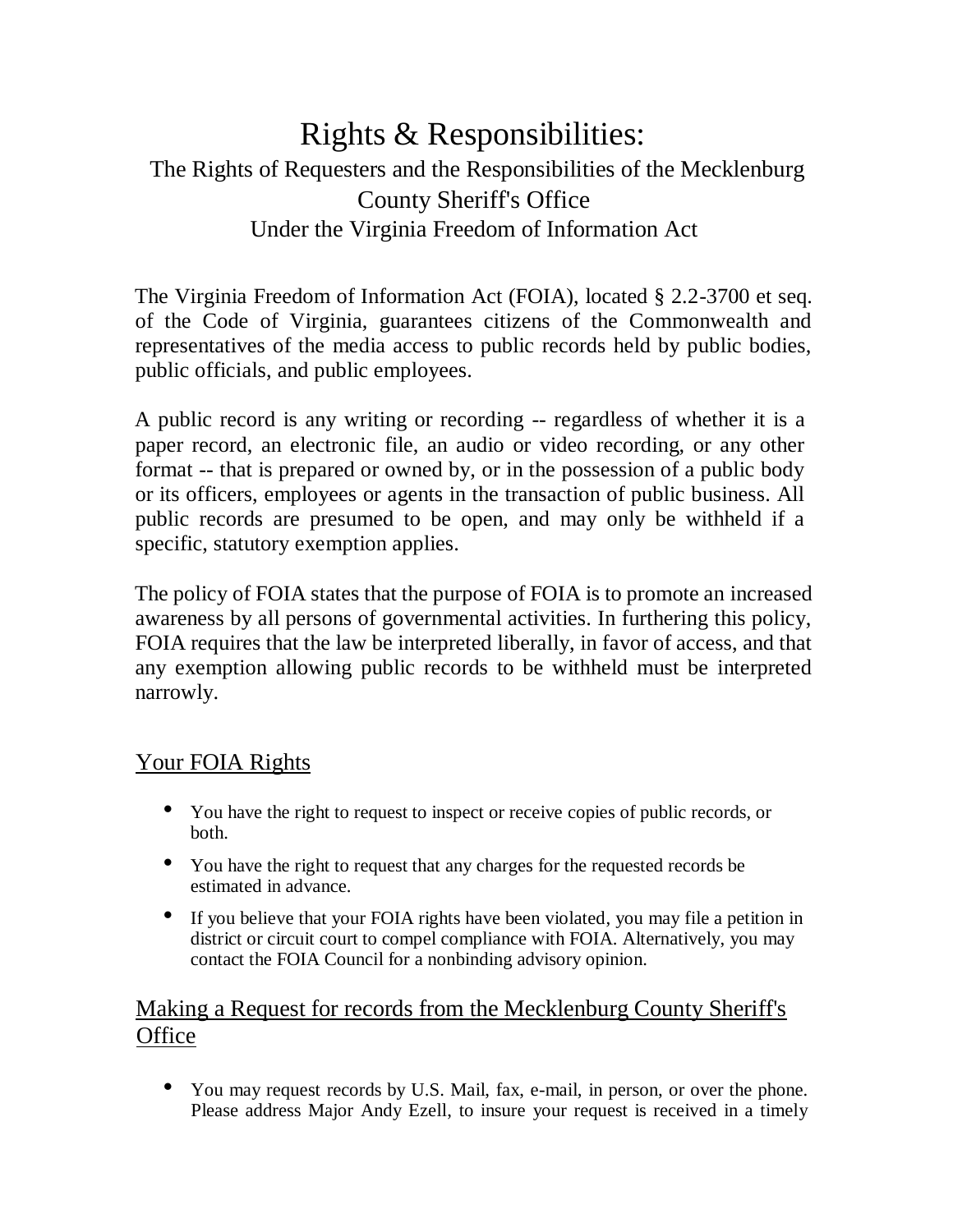manner. FOIA does not require that your request be in writing, nor do you need to specifically state that you are requesting records under FOIA.

- From a practical perspective, it may be helpful to both you and the persons receiving your request to put your request in writing. This allows you to create a record of your request. It also gives us a clear statement of what records you are requesting, so that there is no misunderstanding over a verbal request. However, we cannot refuse to respond to your FOIA request if you elect to not put it in writing.
- Your request must identify the records you are seeking with "reasonable specificity." This is a common-sense standard. It does not refer to or limit the volume or number of records that you are requesting; instead, it requires that you be specific enough so that we can identify and locate the records that you are seeking.
- Your request must ask for existing records or documents. FOIA gives you a right to inspect or copy records; it does not apply to a situation where you are asking general questions about the work of Mecklenburg County, nor does it require Mecklenburg County to create a record that does not exist.
- You may choose to receive electronic records in any format used by Mecklenburg County in the regular course of business.
- For example, if you are requesting records maintained in an Excel database, you may elect to receive those records electronically, via e-mail or on a computer disk, or to receive a printed copy of those records
- If we have questions about your request, please cooperate with staff's efforts to clarify the type of records that you are seeking, or to attempt to reach a reasonable agreement about a response to a large request. Making a FOIA request is not an adversarial process, but we may need to discuss your request with you to ensure that we understand what records you are seeking.

To request records from the Mecklenburg County Sheriff's Office, you may direct your request to Major Andy Ezell. He can be reached at 434-738-6191, 911 Madison Street, Boydton, VA 23917, or by mail at P.O. Box 390, Boydton, VA 23917, or fax at 434-738-6449, or by email at andy.ezell@mcsova.us. You may also contact Major Ezell with questions you have concerning requesting records from the Mecklenburg County Sheriff's Office. In addition, the Freedom of Information Advisory Council is available to answer any questions you may have about FOIA. The Council may be contacted by e-mail at foiacouncil@dls.virginia.gov, or by phone at (804) 225-3056 or Itoll free] 1-866- 4484100.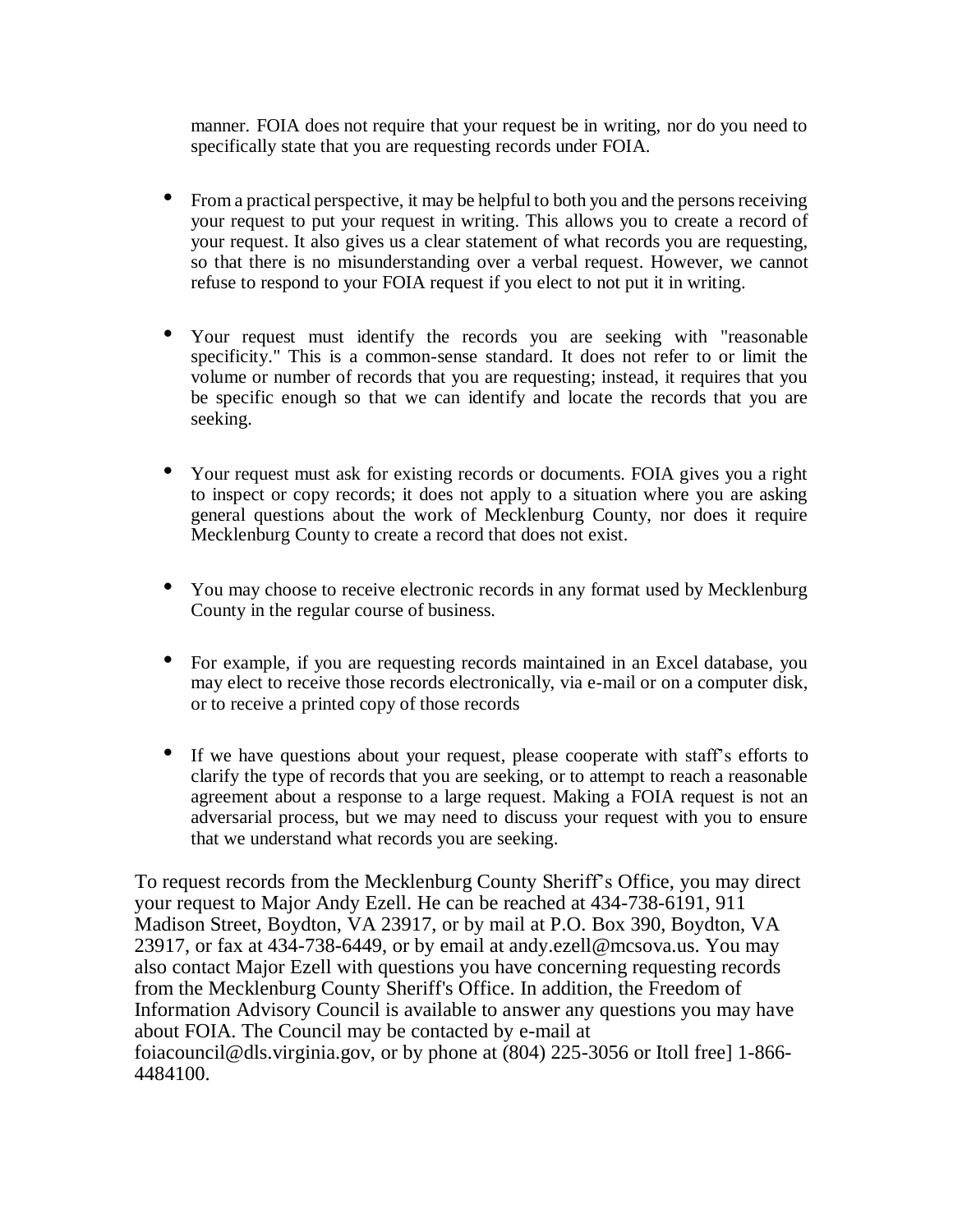## Mecklenburg County's Responsibilities in Responding to Your Request

- Mecklenburg County must respond to your request within five working days of receiving it. "Day One" is considered the day after your request is received. The five-day period does not include weekends or holidays.
- The reason behind your request for public records from Mecklenburg County is irrelevant, and you do not have to state why you want the records before we respond to your request. FOIA does, however, allow Mecklenburg County to require you to provide your name and legal address.
- FOIA requires that Mecklenburg County make one of the following responses to your request within the five-day time period:
	- 1) We provide you with the records that you have requested in their entirety.
	- 2) We withhold all of the records that you have requested, because all of the records are subject to a specific statutory exemption. If all of the records are being withheld, we must send a response in writing and must identify the information of the records being withheld, and state the specific section of the Code of Virginia that allows us to withhold the records.
	- 3) We provide some of the records that you have requested, but withhold other records. We cannot withhold an entire record if only a portion of it is subject to an exemption. In that instance, we may redact the portion of the record that may be withheld, and must provide you with the remainder of the record. We must provide you with a written response stating the specific section of the Code of Virginia that allows portions of the requested records to be withheld.
	- 4) We inform you in that the requested records cannot be found or do not exist (we do not have the records you want). However, if we know that another public body has the requested records, we must include contact inf01Tnation for the other public body in our response to you.
	- 5) If it is practically impossible for Mecklenburg County to respond to your request within the five-day period, we must state this in writing, explaining the conditions that make the response impossible. This will allow us seven additional working days to respond to your request, giving us a total of 12 working days to respond to your request.
- If you make a request for a very large number of records, and we feel that we cannot provide the records to you within 12 working days without disrupting our other organizational responsibilities, we may petition the court for additional time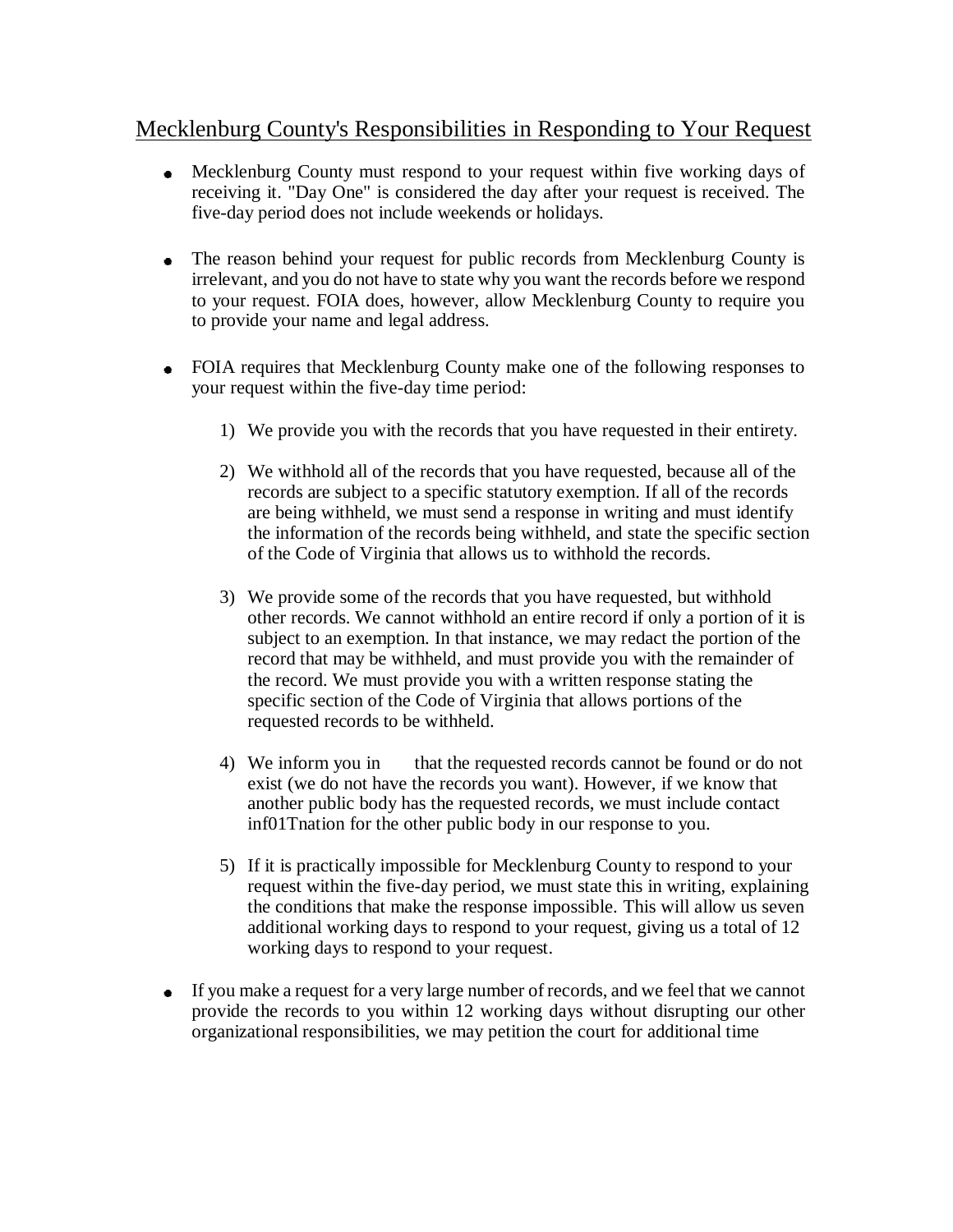to respond to your request. However; FOIA requires that we make a reasonable effort to reach an agreement with you concerning the production or the records before we go to court to ask for more time.

#### Costs

- A public body may make reasonable charges not to exceed its actual cost incurred in accessing, duplicating, supplying, or searching for the requested records. No public body shall impose any extraneous, intermediary, or surplus fees or expenses to recoup the general costs associated with creating or maintaining records or transacting the general business of the public body. Any duplicating fee charged by a public body shall not exceed the actual cost of duplication. All charges for the supplying of requested records shall be estimated in advance at the request of the citizen as set forth in subsection F of § 2.2-3704 of the Code of Virginia.
- You may have to pay for the records that you request from Mecklenburg County. FOIA allows us to charge for the actual costs of responding to FOIA requests. This would include items like staff time spent searching for the requested records, copying costs, or any other costs directly related to supplying the requested records. It cannot include general overhead costs.
- If we estimate that it will cost more than \$200 to respond to your request, we may require you to pay a deposit, not to exceed the amount of the estimate, before proceeding with your request. The five days that we have to respond to your request does not include the time between when we ask for a deposit and when you respond.
- You may request that we estimate in advance the charges for supplying the records that you have requested. This will allow you to know about any costs upfront, or give you the opportunity to modify your request in an attempt to lower the estimated costs.
- If you owe us money from a previous FOIA request that has remained unpaid for more than 30 days, Mecklenburg County may require payment of the past-due bill before it will respond to your new FOIA request.

If you are unsure whether Mecklenburg County Sheriffs Office has the record(s) you seek, please contact Major Andy Ezell directly at 434-738-6191, 911 Madison Street, Boydton, VA 23917, or by mail at P.O. Box 390, Boydton, VA 23917, or fax at 434-738- 6449, or by email at andy.ezell@mcsova.us.